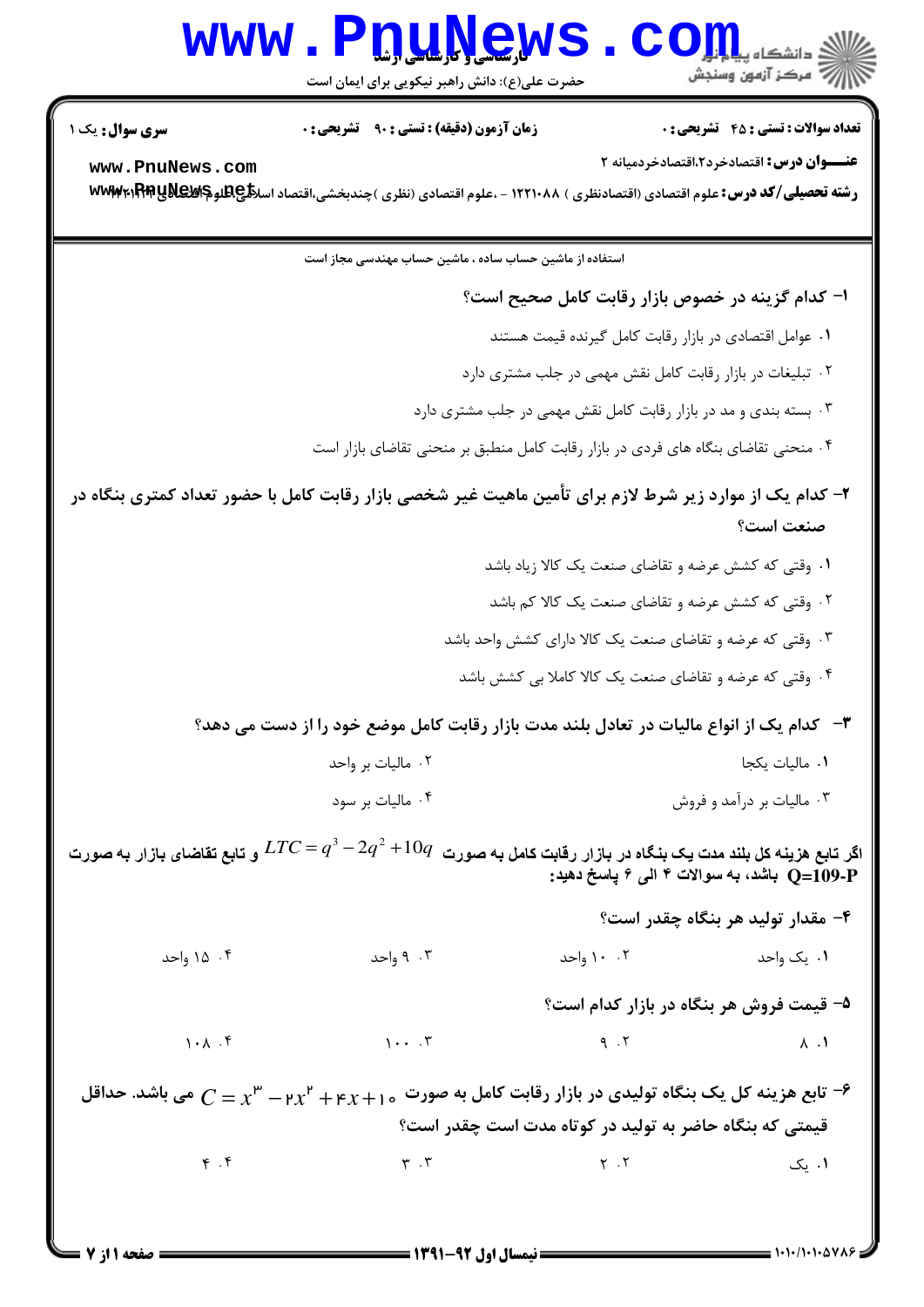| <b>سری سوال :</b> ۱ یک<br>www.PnuNews.com<br>$\Lambda \cdot f$                                                                                                                                                                 | <b>زمان آزمون (دقیقه) : تستی : ۹۰ تشریحی : 0</b><br>$F \cdot T$ | رشته تحصیلی/کد درس: علوم اقتصادی (اقتصادنظری ) ۱۲۲۱۰۸۸ - ،علوم اقتصادی (نظری )چندبخشی،اقتصاد اسلا <b>تیپهلوچالاتیپهاتلاپا،www</b><br>با فرض تابع هزینه هر بنگاه در ساختار رقابت کامل به صورت $C=q^2+1$ و تابع تقاضای بازار به صورت $\bf{Q=}$ 24- به<br>$Y \cdot Y$ | <b>تعداد سوالات : تستی : 45 - تشریحی : 0</b><br><b>عنـــوان درس:</b> اقتصادخرد2،اقتصادخردمیانه ۲<br>سوالات مربوطه پاسخ دهيد:<br>٧- قيمت تعادلي بازار برابر است با: |
|--------------------------------------------------------------------------------------------------------------------------------------------------------------------------------------------------------------------------------|-----------------------------------------------------------------|--------------------------------------------------------------------------------------------------------------------------------------------------------------------------------------------------------------------------------------------------------------------|--------------------------------------------------------------------------------------------------------------------------------------------------------------------|
|                                                                                                                                                                                                                                |                                                                 |                                                                                                                                                                                                                                                                    |                                                                                                                                                                    |
|                                                                                                                                                                                                                                |                                                                 |                                                                                                                                                                                                                                                                    |                                                                                                                                                                    |
|                                                                                                                                                                                                                                |                                                                 |                                                                                                                                                                                                                                                                    |                                                                                                                                                                    |
|                                                                                                                                                                                                                                |                                                                 |                                                                                                                                                                                                                                                                    |                                                                                                                                                                    |
|                                                                                                                                                                                                                                |                                                                 |                                                                                                                                                                                                                                                                    | ۰۱ یک                                                                                                                                                              |
|                                                                                                                                                                                                                                |                                                                 |                                                                                                                                                                                                                                                                    | ۸– مقدار تولید هر بنگاه کدام است؟                                                                                                                                  |
| 19.5                                                                                                                                                                                                                           | YY.7                                                            | $Y \in \mathcal{X}$                                                                                                                                                                                                                                                | ۰۱ یک                                                                                                                                                              |
|                                                                                                                                                                                                                                |                                                                 | ۹- تعداد بنگاه های موجود در صنعت کدام است؟                                                                                                                                                                                                                         |                                                                                                                                                                    |
| 19.7                                                                                                                                                                                                                           | $\gamma \gamma$ . $\gamma$                                      | $Yf$ . $Yf$                                                                                                                                                                                                                                                        | $\mathsf{r} \mathsf{r}$ . The state $\mathsf{r} \mathsf{r}$                                                                                                        |
|                                                                                                                                                                                                                                |                                                                 |                                                                                                                                                                                                                                                                    | $^{\circ}$ ا- بین $MC$ و $AVC$ کدام رابطه برقرار است $^{-1}$                                                                                                       |
|                                                                                                                                                                                                                                | $AVC = \frac{\Delta MC}{\Delta Q}.Q - MC$ <sup>5</sup>          |                                                                                                                                                                                                                                                                    | $AVC = \frac{\Delta MC}{\Delta Q}.Q + MC$ <sup></sup>                                                                                                              |
|                                                                                                                                                                                                                                | $MC = \frac{\Delta AVC}{\Delta Q}.Q - AVC$                      | $MC = \frac{\Delta AVC}{\Delta Q}.Q + AVC$                                                                                                                                                                                                                         |                                                                                                                                                                    |
|                                                                                                                                                                                                                                |                                                                 | 11- مازاد رفاه توليد كننده داخلي چقدر افزايش مي يابد؟                                                                                                                                                                                                              |                                                                                                                                                                    |
| ۰۴ . ۷۰۰ واحد                                                                                                                                                                                                                  | $F \cdot \cdot \cdot$ ۴ واحد                                    | ۰۲ ۲۵۰ واحد                                                                                                                                                                                                                                                        | ۰.۱ ۲۰۰ واحد                                                                                                                                                       |
| اگر منحنی تقاضای بازار یک محصول در کشور به صورت P=100-Q  و منحنی عرضه داخلی آن به صورت P=Q  بوده و قیمت<br>جهانی کالا معادل ۳۰ باشد و ما معادل ۱۰ واحد پولی بر هر واحد تعرفه وضع کنیم، در این صورت به سوالات مربوطه پاسخ دهید: |                                                                 |                                                                                                                                                                                                                                                                    |                                                                                                                                                                    |
|                                                                                                                                                                                                                                |                                                                 |                                                                                                                                                                                                                                                                    | <b>۱۲- جامعه در کل چقدر ضرر می کند؟</b>                                                                                                                            |
| ۰۰ .۰۰ واحد                                                                                                                                                                                                                    | ۰۰ ۵۰ واحد                                                      | ۰۲ ۲۰ واحد                                                                                                                                                                                                                                                         | ۰۱ ۲۰ واحد                                                                                                                                                         |
|                                                                                                                                                                                                                                |                                                                 | ۱۳- مازاد رفاه مصرف کننده چقدر تغییر می کند؟                                                                                                                                                                                                                       |                                                                                                                                                                    |
| ۰۴ . ۷۰۰ واحد کاهش                                                                                                                                                                                                             | ۰۳ م۶۵۰ واحد افزايش                                             | ۰۰ ۶۰۰ واحد افزايش                                                                                                                                                                                                                                                 | ٠١ ٤٥٠ واحد كاهش                                                                                                                                                   |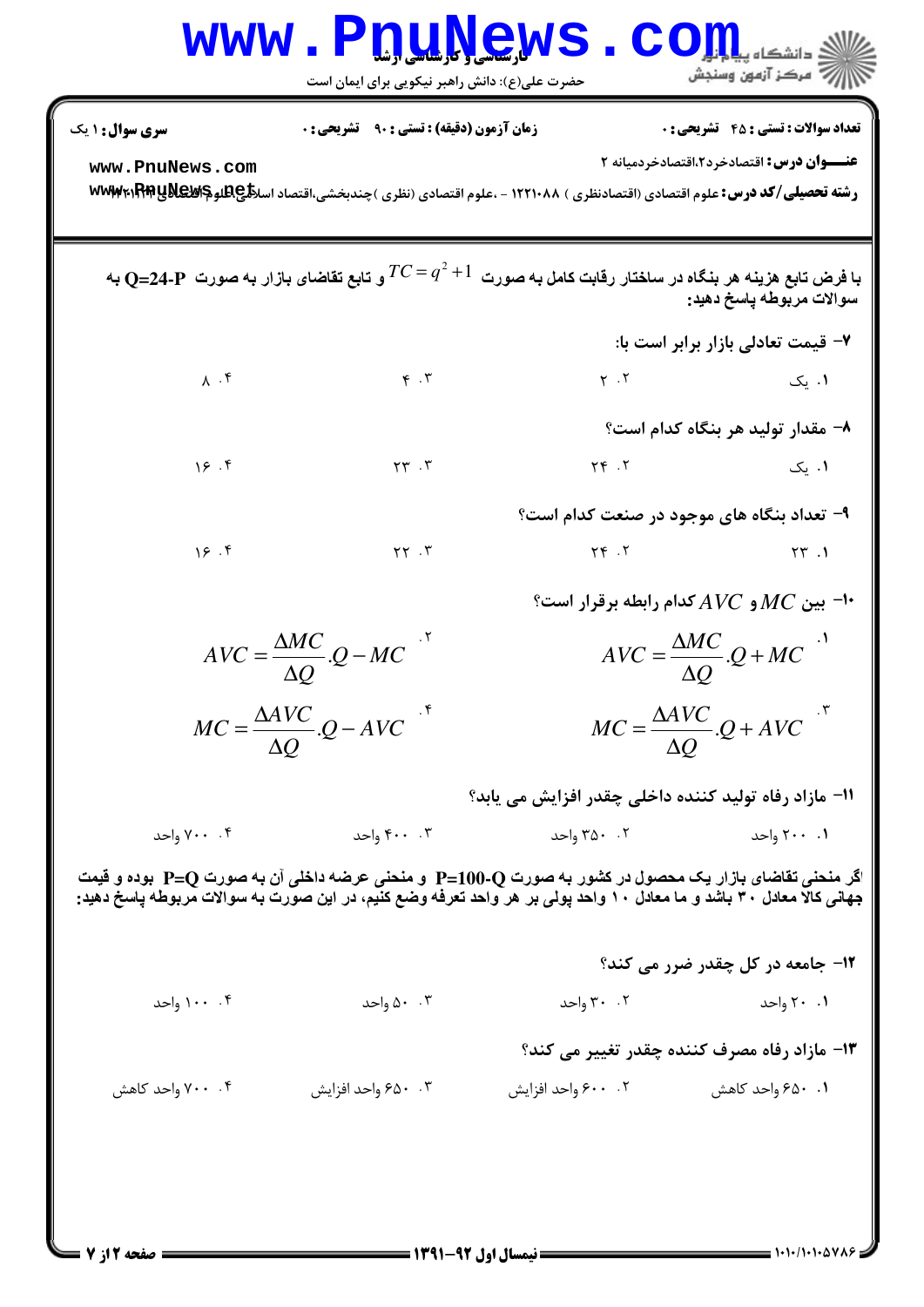| <b>WWW</b>                                                                                                           | <u>LI LLIYET,V</u><br>حضرت علی(ع): دانش راهبر نیکویی برای ایمان است                                                                                                  |                                                                                               |                                                                 | م<br>و دانشگاه پ <b>یایا</b><br>و<br>رآب امرڪز آزمون وسنڊش                                     |
|----------------------------------------------------------------------------------------------------------------------|----------------------------------------------------------------------------------------------------------------------------------------------------------------------|-----------------------------------------------------------------------------------------------|-----------------------------------------------------------------|------------------------------------------------------------------------------------------------|
| <b>سری سوال : ۱ یک</b><br>www.PnuNews.com                                                                            | زمان آزمون (دقیقه) : تستی : ۹۰٪ تشریحی : ۰<br>رشته تحصیلی/کد درس: علوم اقتصادی (اقتصادنظری ) ۱۲۲۱۰۸۸ - ،علوم اقتصادی (نظری )چندبخشی،اقتصاد اسلالچهالهای با با با www |                                                                                               |                                                                 | <b>تعداد سوالات : تستی : 45 گشریحی : 0</b><br><b>عنـــوان درس:</b> اقتصادخرد2،اقتصادخردمیانه ۲ |
|                                                                                                                      | ا– اگر منحنی تقاضای بازار به صورت $Q$ ۲ $\circ$ – ۱۱۰ $P$ و منحنی هزینه بنگاه انحصاری به صورت $\bullet$                                                              |                                                                                               |                                                                 |                                                                                                |
|                                                                                                                      |                                                                                                                                                                      | ° باشد، زیان اجتماعی انحصار چقدر است $TC = \frac{1}{\cdot}Q^{\mathsf{P}} +$ ۲۰ باشد، زیان اجت |                                                                 |                                                                                                |
| $f_0 \cdot \cdot f$                                                                                                  | $11 - 57$                                                                                                                                                            |                                                                                               | $Y \times .V$                                                   | 119.1                                                                                          |
|                                                                                                                      | 1۵– اگر بخواهیم در وضعیت انحصار طبیعی، فرد انحصارگر سطح محصول بهینه اجتماعی را تولید کند؛                                                                            |                                                                                               |                                                                 |                                                                                                |
|                                                                                                                      |                                                                                                                                                                      |                                                                                               |                                                                 | ٠١ بايد به وي يارانه داد                                                                       |
|                                                                                                                      |                                                                                                                                                                      |                                                                                               |                                                                 | ۰۲ باید از او مالیات گرفت                                                                      |
|                                                                                                                      |                                                                                                                                                                      |                                                                                               |                                                                 | ۰۳ هیچ اقدامی لازم نیست                                                                        |
|                                                                                                                      |                                                                                                                                                                      | ۰۴ در بعضی موارد باید پارانه داد و در بعضی موارد مالیات گرفت                                  |                                                                 |                                                                                                |
|                                                                                                                      | ۱۶- در چه صورت کارتل ها بی ثبات شده ، فرو می پاشند؟                                                                                                                  |                                                                                               |                                                                 |                                                                                                |
|                                                                                                                      |                                                                                                                                                                      |                                                                                               | ۰۱ وقتی که همه، $MR$ خود را مساوی $MC$ قرار دهند $\,$           |                                                                                                |
|                                                                                                                      |                                                                                                                                                                      |                                                                                               | ۰۲ وقتی که همه، $MC$ خود را مساوی $P$ دلخواه قرار دهند $^\circ$ |                                                                                                |
|                                                                                                                      |                                                                                                                                                                      | ۰۳ وقتی که همه، $MC$ خود را مساوی $P$ انحصاری کارتل قرار دهند $^\mathfrak{r}$                 |                                                                 |                                                                                                |
|                                                                                                                      |                                                                                                                                                                      |                                                                                               |                                                                 | ۰۴ وقتی که مدیران آن را منحل کنند                                                              |
|                                                                                                                      | ۱۷- اگر هزینه نهایی شهر بازی عدد مثبت باشد و انحصارگر بتواند قدرت انحصاری اعمال کند؛                                                                                 |                                                                                               |                                                                 |                                                                                                |
|                                                                                                                      | ۰۲ باید تنها برای هر استفاده قیمت وضع کند                                                                                                                            |                                                                                               |                                                                 | ٠١. بايد تنها حق وروديه بگيرد                                                                  |
|                                                                                                                      | ۰۴ قیمت را برابر هزینه نهایی قرار دهد                                                                                                                                |                                                                                               | ۰۳ می تواند هم ورودیه بگیرد و هم قیمت وضع کند                   |                                                                                                |
| $(X_\mathsf{p})$ اگر در انحصار طبیعی، سطح محصول متناظر با سود صفر، $(X_1)$ و سطح محصول متناظر با بهینه اجتماعی ( $X$ |                                                                                                                                                                      |                                                                                               |                                                                 |                                                                                                |
|                                                                                                                      |                                                                                                                                                                      | و سطح محصول حداکثر کننده سود ( $X_{\mathfrak{p}}$ ) باشد، در این صورت داریم؛                  |                                                                 |                                                                                                |
| $X_{\rm p} < X_{\rm p} < X_{\rm l}$ <sup>+</sup>                                                                     | $X_1 < X_{\mu} < X_{\mu}$ .                                                                                                                                          | $X_{\nu}$ < $X_{1}$ < $X_{\nu}$ $\cdot$ <sup>r</sup>                                          |                                                                 | $X_{\nu}$ < $X_{\nu}$ < $X_{\nu}$ $\cdot$                                                      |
|                                                                                                                      |                                                                                                                                                                      |                                                                                               |                                                                 | ۱۹- در بازار انحصاری، در آمد نهایی ؛                                                           |
|                                                                                                                      | ۰۲ از قیمت کمتر است                                                                                                                                                  |                                                                                               |                                                                 | ۰۱ با قیمت مساوی است                                                                           |
|                                                                                                                      | ۰۴ می تواند کمتر یا بیشتر از قیمت باشد                                                                                                                               |                                                                                               |                                                                 | ۰۳ از قیمت بیشتر است                                                                           |
|                                                                                                                      |                                                                                                                                                                      |                                                                                               |                                                                 |                                                                                                |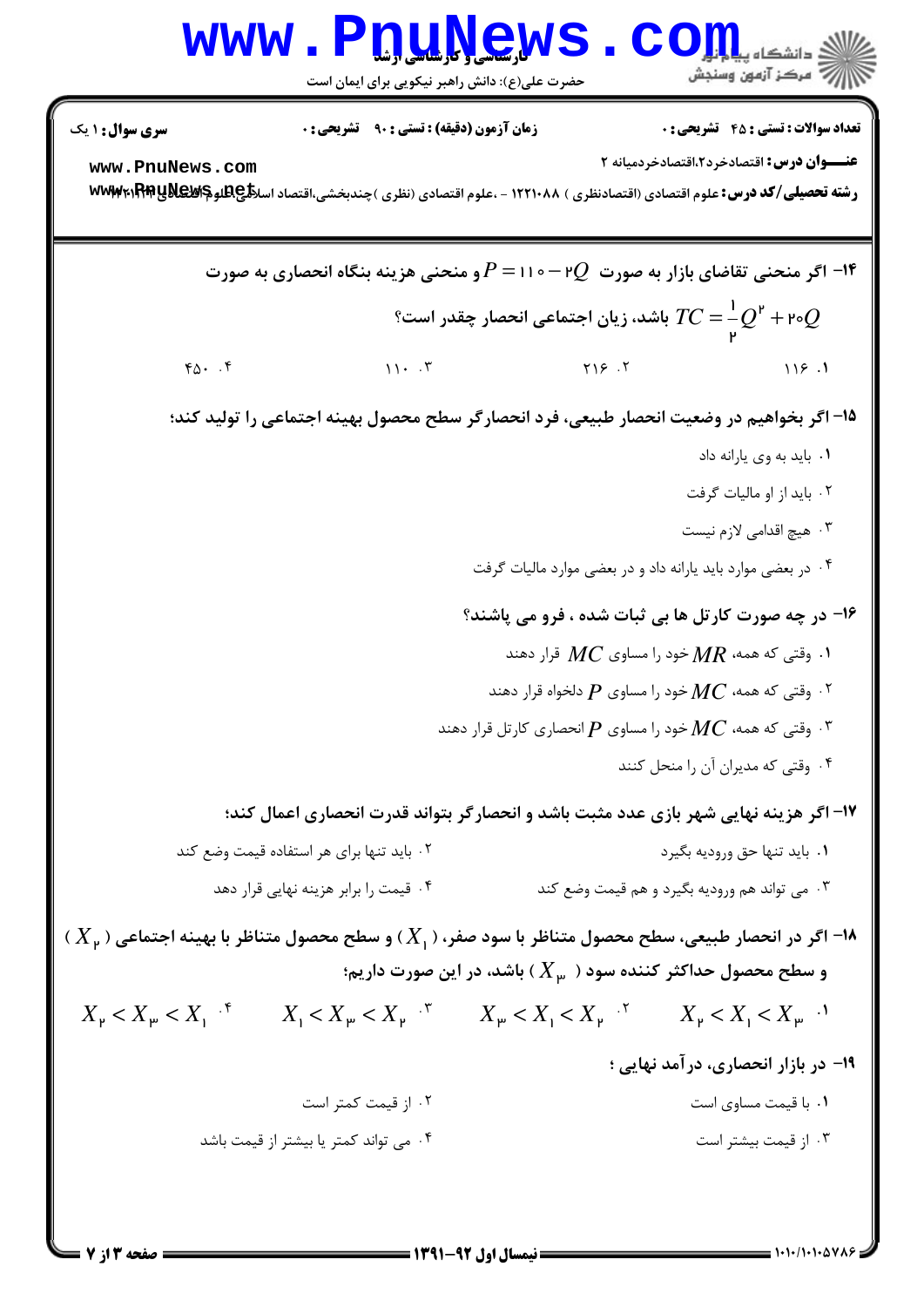| <b>WWW</b>                                        | <b>Warden Hotel Handel</b><br>حضرت علی(ع): دانش راهبر نیکویی برای ایمان است                                                                                                                |                                                   | $\mathbf{C}\mathbf{O}$ $\mathbf{L}\mathbf{L}$ $\mathbf{L}$ $\mathbf{L}$ $\mathbf{L}$ $\mathbf{L}$ $\mathbf{L}$ $\mathbf{L}$<br>سنجش آزمون وسنجش |
|---------------------------------------------------|--------------------------------------------------------------------------------------------------------------------------------------------------------------------------------------------|---------------------------------------------------|-------------------------------------------------------------------------------------------------------------------------------------------------|
| <b>سری سوال : ۱ یک</b>                            | <b>زمان آزمون (دقیقه) : تستی : ۹۰٪ تشریحی : 0</b>                                                                                                                                          |                                                   | <b>تعداد سوالات : تستي : 45 - تشريحي : 0</b>                                                                                                    |
| www.PnuNews.com                                   | رشته تحصیلی/کد درس: علوم اقتصادی (اقتصادنظری ) ۱۲۲۱۰۸۸ - ،علوم اقتصادی (نظری )چندبخشی،اقتصاد اسلا <b>تیپهایی www</b> x۱PPP                                                                 |                                                   | <b>عنـــوان درس:</b> اقتصادخرد2،اقتصادخردمیانه ۲                                                                                                |
|                                                   | +۲- قیمت فروش یک انحصارگر فروش در نقطه حداکثر سود چهار برابر هزینه نهایی است. کشش تقاضای منحنی                                                                                             |                                                   | تقاضای بازار در این نقطه چقدر است؟                                                                                                              |
| $-\frac{r}{r}$ . $^{\circ}$                       | $-1 \cdot$ .                                                                                                                                                                               | $-\frac{P}{I}$ . T                                | $-\frac{1}{2}$ $^{1}$                                                                                                                           |
| $\mathbf{u}$                                      |                                                                                                                                                                                            | <b>Example 19</b>                                 | $\mathbf{p}$                                                                                                                                    |
|                                                   | نخنی تقاضای بازار یک محصول به صورت p=180-2q   است. تنها یک بنگاه از صنعت وجود دارد که معادله هزینه نهایی آن به<br>صورت  MC=60+6q می باشد با توجه به این اطلاعات به سوالات مربوطه پاسخ دهید |                                                   |                                                                                                                                                 |
|                                                   | <b>۳۱</b> - اگر این بنگاه مجبور باشد به صورت رقابتی عمل کند، مازاد مصرف کننده در این حالت برابر است با:                                                                                    |                                                   |                                                                                                                                                 |
| $Y_0 \cdot \cdot Y$                               | $YY\Delta$ . $Y$                                                                                                                                                                           | $\lambda \Delta - \lambda$                        | $\cdots$                                                                                                                                        |
|                                                   |                                                                                                                                                                                            |                                                   | ۲۲- اگر بنگاه به صورت انحصاری عمل کند، مازاد مصرف کننده چقدر خواهد شد؟                                                                          |
| 166.5                                             | $\gamma$ $\gamma$ . $\gamma$                                                                                                                                                               | 9.7                                               | $YY \cdot 1$                                                                                                                                    |
|                                                   |                                                                                                                                                                                            |                                                   | ۲۳- مازاد تولید کننده در حالت رقابتی برابر است با:                                                                                              |
| $160 \cdot .6$                                    | $1 \text{rQ} \cdot \cdot \text{r}$                                                                                                                                                         | $940.7$ $0.1$                                     |                                                                                                                                                 |
|                                                   |                                                                                                                                                                                            |                                                   | ۲۴- زیان اجتماعی در حالت انحصاری کدام است؟                                                                                                      |
| $\lambda \cdot \cdot \cdot f$                     | $YY \cdot Y$                                                                                                                                                                               | $F \cdot T$ $T \cdot T$ $T \cdot T$               |                                                                                                                                                 |
|                                                   | ۲۵- بازاری که در آن بنگاه های فردی چه در کوتاه مدت و چه در بلند مدت تنها تعدیل کننده مقدار هستند، چه                                                                                       |                                                   |                                                                                                                                                 |
|                                                   |                                                                                                                                                                                            |                                                   | نامیده می شود؟                                                                                                                                  |
|                                                   | ۰۲ بازار رقابت انحصاری                                                                                                                                                                     |                                                   | ٠١. بازار انحصار كامل                                                                                                                           |
|                                                   | ۰۴ بازار انحصاری چند جانبه                                                                                                                                                                 |                                                   | ٠٣ بازار رقابت كامل                                                                                                                             |
|                                                   |                                                                                                                                                                                            |                                                   | ۲۶- یک انحصارگر همیشه در جایی عمل می کند که؛                                                                                                    |
|                                                   | ۰۲ کشش قیمتی تقاضا بزرگتر از یک باشد                                                                                                                                                       |                                                   | ٠١ كشش قيمتى تقاضا كوچكتر از يک باشد                                                                                                            |
| ۰۴ کشش قیمتی تقاضا برابر با کشش درآمدی تقاضا باشد |                                                                                                                                                                                            |                                                   | ۰۳ کشش درآمدی تقاضا بزرگتر از یک باشد                                                                                                           |
|                                                   | ۲۷- با ورود بنگاه های تولیدی جدید در بازار رقابت انحصاری، منحنی تقاضای هر بنگاه تولیدی؛                                                                                                    |                                                   |                                                                                                                                                 |
| ۰۲ به سمت بالا منتقل می شود و کم کشش تر خواهد شد  |                                                                                                                                                                                            | ۰۱ به سمت پایین منتقل می شود و پر کشش تر خواهد شد |                                                                                                                                                 |
| ۰۴ به سمت بالا منتقل می شود و پر کشش تر خواهد شد  |                                                                                                                                                                                            | ۰۳ به سمت پایین منتقل می شود و کم کشش تر خواهد شد |                                                                                                                                                 |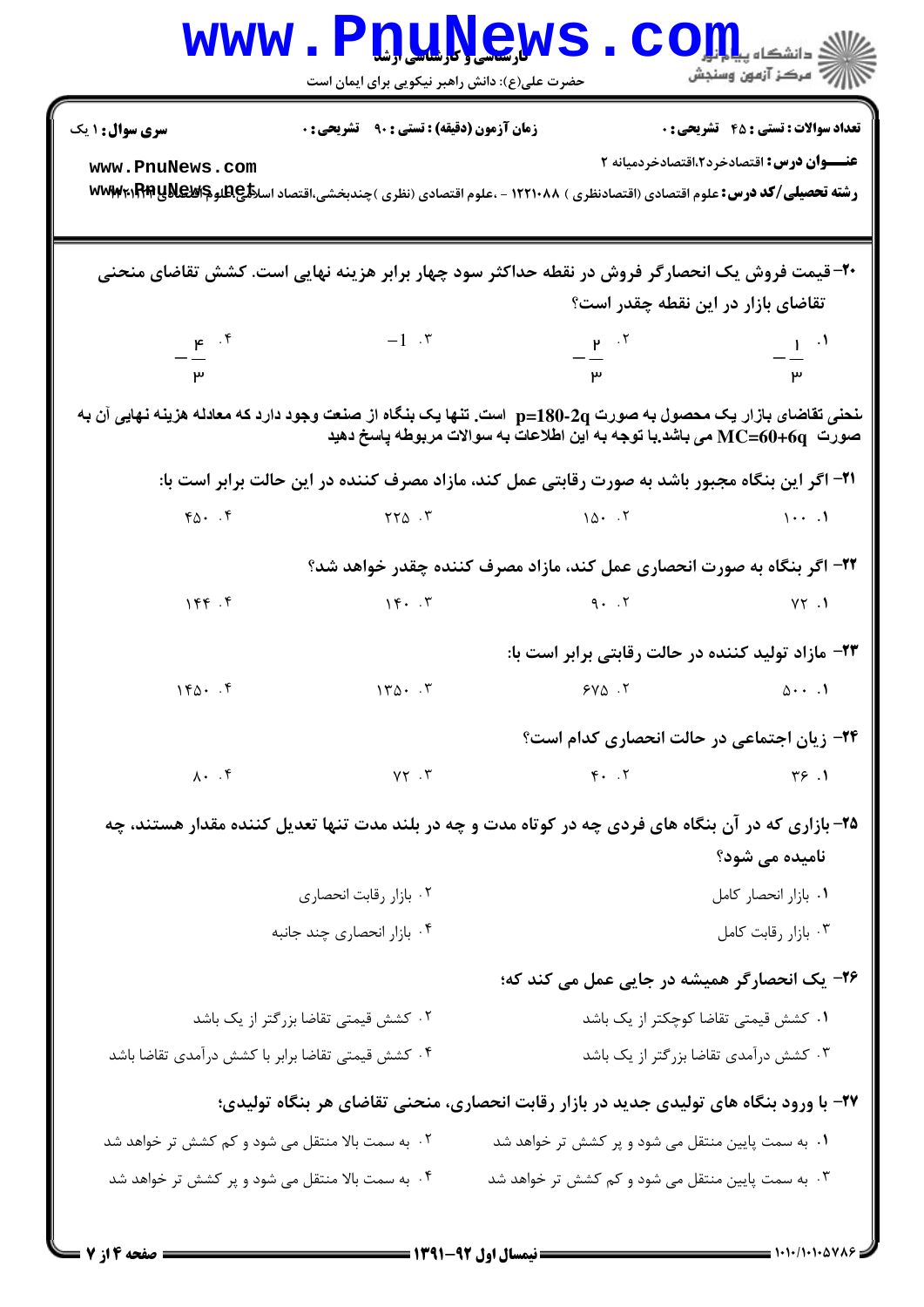| <b>WWW</b>                                                                    | ۷ لار <mark>سیلی ( باریابیل بار</mark> یا<br>حضرت علی(ع): دانش راهبر نیکویی برای ایمان است |                                                                                     | رد دانشڪاه پ <b>يا ۾ ٿو.∕</b><br>ا <mark>ر</mark> ∕ مرڪز آزمون وسنجش                                                                                                          |
|-------------------------------------------------------------------------------|--------------------------------------------------------------------------------------------|-------------------------------------------------------------------------------------|-------------------------------------------------------------------------------------------------------------------------------------------------------------------------------|
| <b>سری سوال : ۱ یک</b>                                                        | <b>زمان آزمون (دقیقه) : تستی : ۹۰٪ تشریحی : 0</b>                                          |                                                                                     | <b>تعداد سوالات : تستي : 45 گشريحي : 0</b>                                                                                                                                    |
| www.PnuNews.com                                                               |                                                                                            |                                                                                     | <b>عنـــوان درس:</b> اقتصادخرد2،اقتصادخردمیانه ۲<br>رشته تحصیلی/کد درس: علوم اقتصادی (اقتصادنظری ) ۱۲۲۱۰۸۸ - ،علوم اقتصادی (نظری )چندبخشی،اقتصاد اسل <b>کلیRیهای www</b> x۱Pp |
|                                                                               |                                                                                            |                                                                                     | ۲۸- منحنی تقاضای بنگاه نسبت به منحنی تقاضای بازار در شرایط رقابت انحصاری؛                                                                                                     |
|                                                                               | ۰۲ نسبتا کم کشش تر است                                                                     |                                                                                     | ٠١ نسبتا با كشش تر است                                                                                                                                                        |
|                                                                               | ۰۴ قابل مقايسه نيستند                                                                      |                                                                                     | ۰۳ دارای کشش برابر است                                                                                                                                                        |
|                                                                               |                                                                                            |                                                                                     | ۲۹- ویژگی تشکیلات تولیدی یک بنگاه در شرایط بازار رقابت انحصاری و در بلند مدت کدام است؟                                                                                        |
|                                                                               | ۰۲ در حد رقابت کامل و اندازه ظرفیت تولیدی متناسب                                           |                                                                                     | ۰۱ بزرگتر از حد رقابت کامل و دارای ظرفیت تولیدی مازاد                                                                                                                         |
| ۰۴ بزرگتر از حد رقابت کامل و دارای ظرفیت تولیدی کوچک                          |                                                                                            |                                                                                     | ۰۳ کوچکتر از حد رقابت کامل و دارای ظرفیت تولیدی مازاد                                                                                                                         |
|                                                                               |                                                                                            |                                                                                     | ۳۰- در شرایط رقابت انحصاری شرایط تعادل کوتاه مدت هر بنگاه کدام است؟                                                                                                           |
| $P = Min. AC$ f                                                               | $AR = AC$ $\cdot$                                                                          | $P = MC$ .                                                                          | $MR = MC$ .                                                                                                                                                                   |
|                                                                               |                                                                                            |                                                                                     | ۳۱– شرط تعادل در مدل کورنو با این فرض حاصل می شود که؛                                                                                                                         |
|                                                                               |                                                                                            | ۰۱ هر بنگاه سود خود را حداکثر کند با این فرض که بنگاه دیگر قیمت را ثابت نگه می دارد |                                                                                                                                                                               |
|                                                                               |                                                                                            | ۰۲ هر بنگاه سود خود را حداکثر کند با این فرض که مقدار تولید بنگاه دیگر ثابت است     |                                                                                                                                                                               |
| ۰۳ هر بنگاه بدون توجه به مقدار و قیمت بنگاه دیگرسود خود را حداکثر می کند      |                                                                                            |                                                                                     |                                                                                                                                                                               |
| ۰۴ هر بنگاه سود خود را با توجه با تابع عکس العمل بنگاه های دیگر حداکثر می کند |                                                                                            |                                                                                     |                                                                                                                                                                               |
|                                                                               |                                                                                            |                                                                                     | ۳۲- در چه صورت مدل اشتاکلبرگ دارای جوابی مشابه مدل کورنو خواهد بود؟                                                                                                           |
|                                                                               | ۰۲ هر یک از دو بنگاه رفتار بنگاه دیگر را منظور نکند                                        |                                                                                     | ۰۱ هر دو بنگاه رهبر باشند                                                                                                                                                     |
|                                                                               | ۰۴ یکی از دو بنگاه رهبر و دیگری پیرو باشند                                                 |                                                                                     | ۰۳ هر دو بنگاه خود را پیرو لحاظ کنند                                                                                                                                          |
|                                                                               |                                                                                            |                                                                                     | ۳۳- تعادل یک واحد تولیدی در بازار رقابت انحصاری در بلند مدت موقعی است که:                                                                                                     |
|                                                                               | ۰۲ قیمت برابر هزینه متوسط کل تولید باشد                                                    |                                                                                     | ۰۱ هزینه نهایی برابر هزینه متوسط کل باشد                                                                                                                                      |
|                                                                               | ۰۴ سود اقتصادی مثبت باشد                                                                   |                                                                                     | ۰۳ درآمد نهایی برابر هزینه متوسط کل باشد                                                                                                                                      |
|                                                                               |                                                                                            |                                                                                     | ۳۴- در راه حل اشتاکلبرگ، بنگاه پیرو در مقایسه با حالت کورنو؛                                                                                                                  |
| ۰۴ همه موارد فوق                                                              | ۰۳ قیمت یکسانی دارد                                                                        | ۰۲ سود بیشتری دارد                                                                  | ۰۱ فروش کمتری دارد                                                                                                                                                            |
|                                                                               |                                                                                            |                                                                                     | ۳۵– کدام یک از توابع تولید زیر، نمایانگر تولید در شرایط انحصار طبیعی است؟                                                                                                     |
| $\frac{1}{\sqrt{2}}$ $\frac{\mu}{\sqrt{2}}$ $\frac{1}{\sqrt{2}}$              | $\frac{1}{\sqrt{2}}$ $\frac{p}{\sqrt{2}}$ .                                                | $\frac{1}{2}$ $\frac{5}{2}$ $\cdot$ $^{\circ}$                                      | $\frac{1}{2}$ $\frac{1}{2}$ $\cdot$ <sup>1</sup>                                                                                                                              |
| $Q = \Lambda L^{\nu} K^{\Lambda}$                                             | $Q = \mathcal{L}^{\mu} K^{\mu}$                                                            | $Q = \mathsf{F} L^{\mathsf{r}} K^{\wedge}$                                          | $Q = rL^r K^{\wedge}$                                                                                                                                                         |

٦.

 $= 1.1.111.08415$ 

صفحه 5 از 7 ء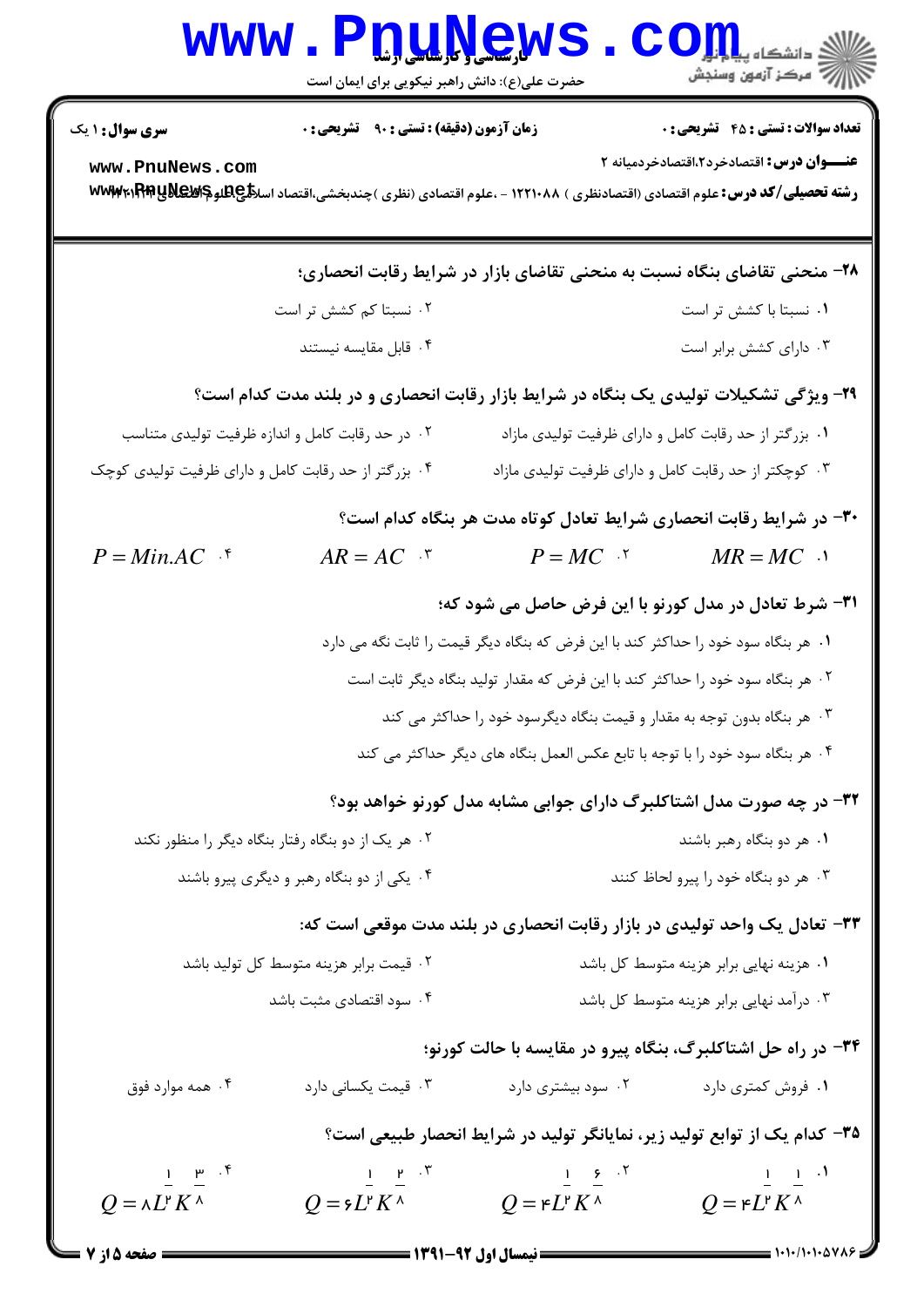## WWW.PnuNews.com أأزأت مركز آزمون وسنجش حضرت علی(ع): دانش راهبر نیکویی برای ایمان است **سری سوال :** ۱ یک **زمان آزمون (دقیقه) : تستی : ۹۰٪ تشریحی : 0 تعداد سوالات : تستی : 45 گشریحی : 0** عنــوان درس: اقتصادخرد2،اقتصادخردمیانه ٢ www.PnuNews.com رشته تحصیلی/کد درس: علوم اقتصادی (اقتصادنظری ) ۱۲۲۱۰۸۸ - ،علوم اقتصادی (نظری )چندبخشی،اقتصاد اسلالچ لیا بهایا www ۳۶- یک انحصارگر می تواند در بلند مدت سود داشته باشد زیرا؛ ۰۱ با راندمان بالا تولید می کند ۰۲ امکان تعیین قیمت بالاتر برایش وجود دارد ۰۴ امکان ورود به صنعت برای دیگران وجود ندارد ۰۳ امکان ورود به صنعت برای دیگران وجود دارد ۳۷– کدام یک از رفتارهای عوامل اقتصادی در شرایط نامتقارن صحیح نیست؟ ١. اطلاعات نامتقارن موجب بروز دو نوع رفتار فرصت طلبانه انتخاب بد و مخاطره اخلاقي مي شود <sup>۲</sup>۰ در شرایط عدم تقارن اطلاعات، کالای خوب به وسیله کالای بد از بازار خارج می شود ۰۳ در شرایط اطلاعات نامتقارن معمولا طرف مبادله با اطلاعات بیشتر می خواهد فرد کمتر مطلع را استثمار کند ۰۴ شرایط اطلاعات نامتقارن منجر به افزایش کارایی بازار رقابت کامل می گردد ۳۸-اقدامی که توسط فرد غیرمطلع انجام می شود تا وی به تمام یا بخشی از اطلاعات فرد مطلع دست یابد، چه نامیده می شود؟ ۰۴ غربال کردن ۰۳ اقدام مشاهده نشده ۲. همگن سازی اطلاعات ٠١. علامت دادن ۳۹- وقتی بنگاه ها از کیفیت بالقوه نیروی کار خبر ندارند؛ ١. بنگاه ها از طريق غربال كردن و كارگران با علامت دادن سعى مى كنند اطلاعات را متقارن كنند ٢. بنگاه ها و كارگران هر دو با علامت دادن اطلاعات را متقارن می كنند ۰۳ بنگاه ها با علامت دادن و کارگران با غربال کردن سعی می کنند اطلاعات را متقارن کنند ۰۴ دستمزدها معادل بهره وری کارگران پرکار وضع می شود ۴۰- چنانچه بنگاهی در بازار محصول قدرت انحصاری داشته اما در بازار عوامل تولید رقابتی عمل نماید تا جایی عامل متغیر را استخدام می کند که؛  $PMP_L = MFC$  $PMP_I = W$ <sup>.</sup>  $MRMP_I = W$  \*  $MPMP<sub>I</sub> = MFC$ <sup>\*</sup> م کا اگر تابع تولید بنگاهی به صورت  $L^{\mathsf{P}}$   $L-\lambda L-1$ ا $\mathcal{Q} = 0$  باشد و بنگاه محصول خود را در بازار رقابتی به قیمت $^{-\mathsf{P}}$ یفروشد، در دستمزد  $W=1$ چه تعداد نیروی کار استخدام می کند؟  $P=\infty$

 $1 - .7$  $15.7$  $10.1$ 

 $\Delta$ .۴